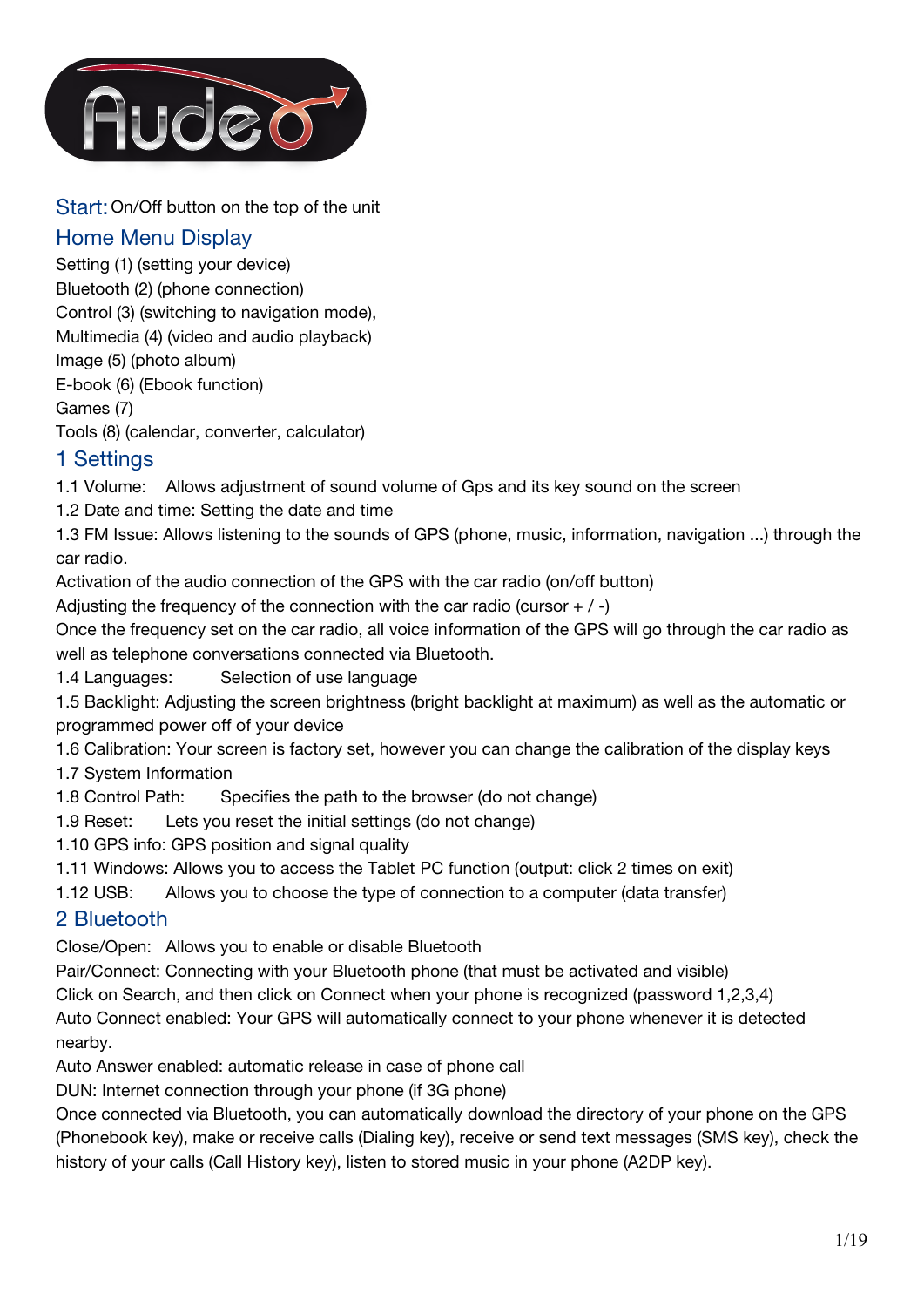# 3 Control

When you click on Control, navigation home screen appears, the progress bar represents the loading of maps. Once they loaded, the Navigation menu appears.

# **Navigation menu**



This is the startup screen, the Navigation menu. From here you can reach all parts of the application.

Tap **Find**.

# **Find menu**



# **Changing the country (optional)**

IIII 15:06 Find Address  $$ Country **France** City Paris Street <Street Name> <House Number> <Intersecting Street>  $\leftarrow$  Back Select City

This is the Find menu that helps you find your destination. It can be an address, a place of interest, any location on the map, one of your Favourite places or previous destinations, coordinates or the place where a photo was taken. First try to navigate to an address.

Tap **Find Address**.

The name of the country and city are already given by your current location. If this is where you go, skip the next few pages and jump forward to select the street.

To select a country other than the one displayed, tap **Country**.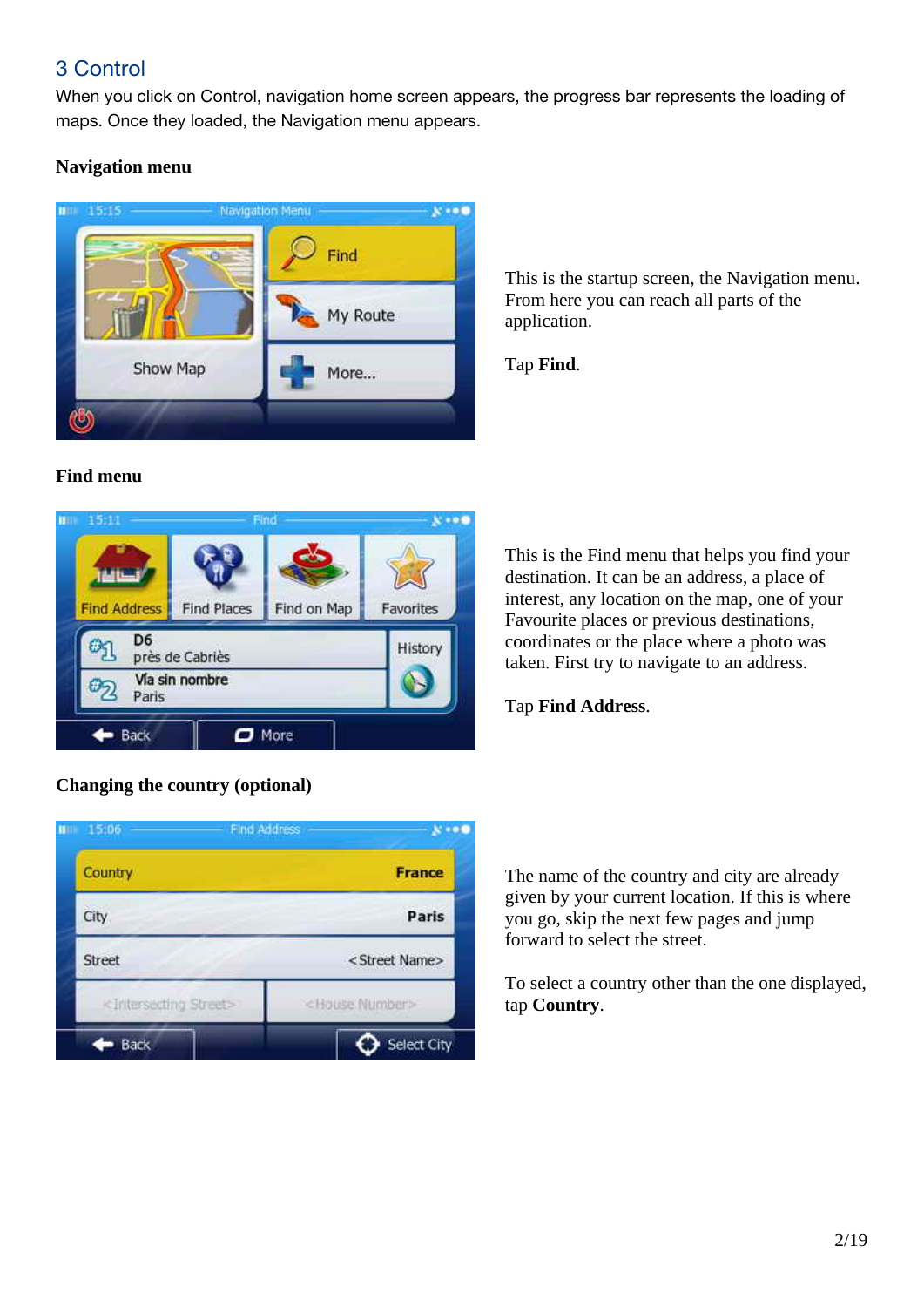| 15.11<br><b>HID</b> |                                         | Find Address              |      |                           | $x + 0$     |
|---------------------|-----------------------------------------|---------------------------|------|---------------------------|-------------|
|                     | Country                                 |                           |      | <b>Australia</b>          |             |
| City                |                                         |                           |      |                           | Sydney      |
| Street              |                                         |                           |      | <street name=""></street> |             |
|                     | <intersecting street=""></intersecting> |                           |      | <house number=""></house> |             |
|                     | $\bullet$ Back                          |                           |      |                           | Select City |
| <b>HID</b>          | 15:06                                   | <b>Enter Country Name</b> |      |                           | $x + 0$     |
| FR                  |                                         |                           |      |                           |             |
|                     | е                                       | R                         |      | $\circ$                   |             |
| Α                   |                                         | $\mathbf G$<br>D          |      |                           |             |
|                     | Ċ<br>z                                  |                           | B    | N<br>м                    | 123         |
|                     | Back                                    | o                         | More | ≡                         | Results (1) |

The name of the country and state are already given by your current location. To search in this country or state, tap *City* or *Street* to continue.

To select a country or state other than the one displayed, tap **Country**.

Start typing the name of the country. In most cases you just need to tap a single character and the navigation software displays all countries starting with that letter. If not, enter more letters or tap **Results**.

#### **Entering the country or state name**



Start typing the name of the country or state. In most cases you just need to tap a single character and the navigation software displays all countries and states starting with that letter. If not, enter more letters or tap **Results**.

#### **Selecting the country from the list**



When the results are displayed, tap the name of a country. The address will be searched in the selected country.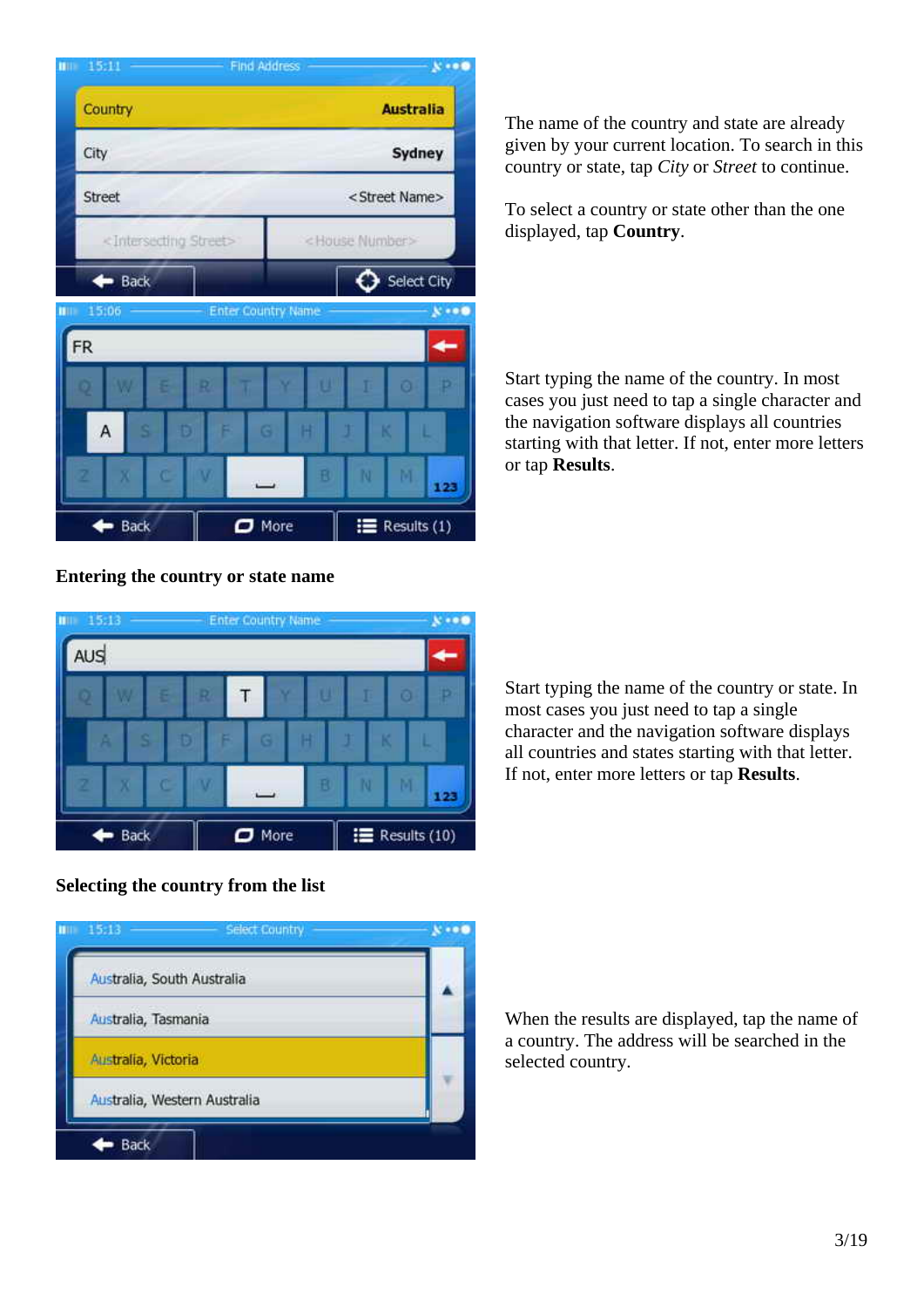

When the results are displayed, tap the name of a country or state. The address will be searched in the selected country/state. If you select the country without state, the address will be searched in all states of the selected country.

#### **Changing the city (optional)**



 To select a city other than the one displayed or if you have changed the country, tap **City**.

#### **Selecting the city (optional)**



If both country and state are displayed, you can skip this step, enter the street first and select from the list of all matching streets in the state (this option is not available in all countries).

If the *Street* button is inactive, or you want to select a city first, tap **City**.

# **Entering the city name**



Start typing the name of the city. The most likely match is always displayed in the input line. Tap it to accept if this is your destination city. If not, enter a few more letters or tap **Results**.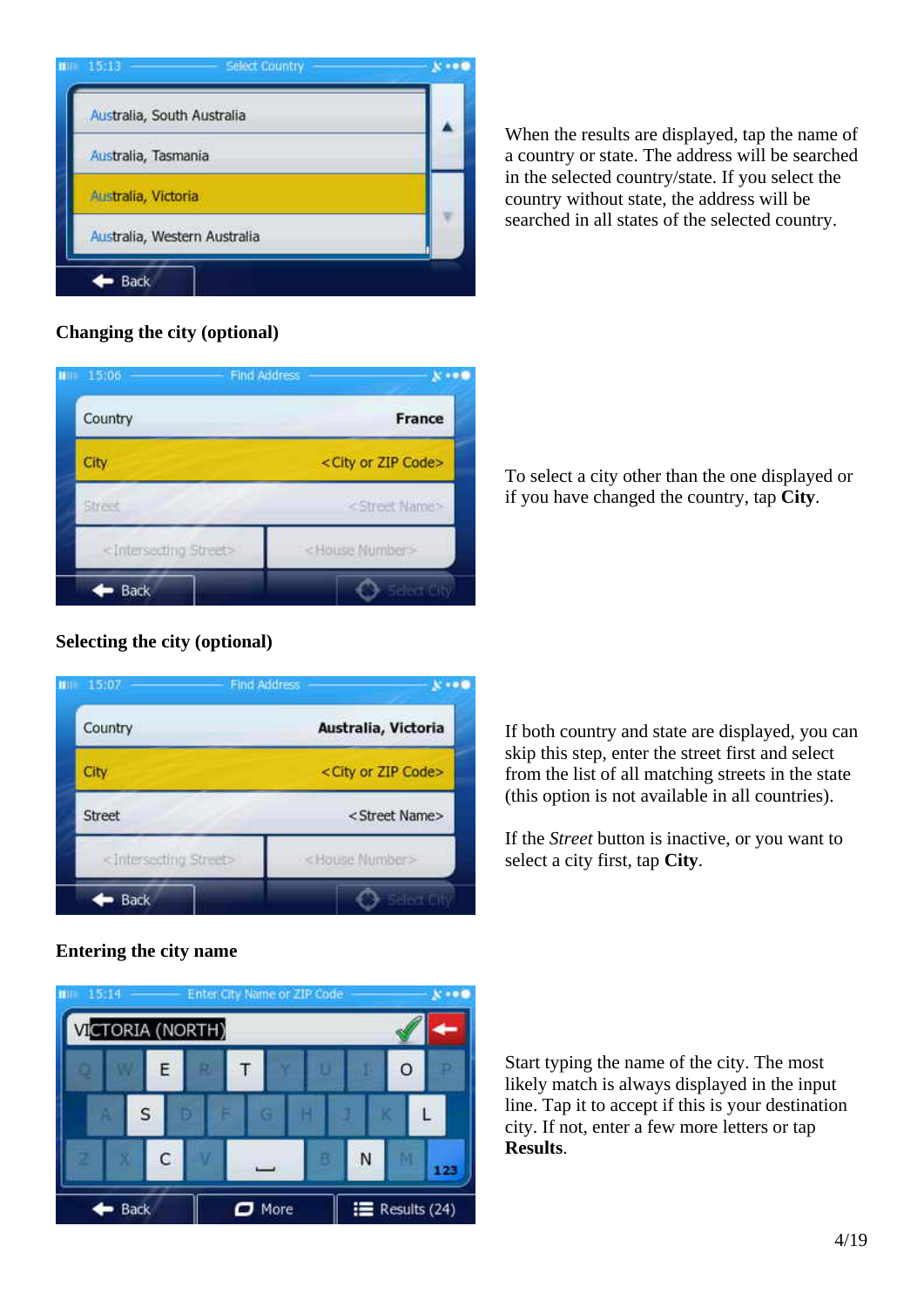#### **Entering the city name**

| 15.14<br>ш |             |   |                         |   |                          | Enter City Name or ZIP Code |   |                  | $\mathbf{v}$ |
|------------|-------------|---|-------------------------|---|--------------------------|-----------------------------|---|------------------|--------------|
|            |             |   | <b>VICTORIA (NORTH)</b> |   |                          |                             |   |                  |              |
|            |             | Ε |                         | Τ |                          |                             |   | O                |              |
|            |             | S |                         |   | œ                        |                             |   |                  |              |
|            |             | C |                         |   | $\overline{\phantom{0}}$ | H                           | N |                  | 123          |
|            | <b>Back</b> |   |                         |   | $\Box$ More              |                             |   | $R$ Results (24) |              |

When you enter this screen, the current city is displayed. Tap it for a local search or start typing the name of the city. As you type new letters, the most likely match is always displayed in the input line. If you see your destination city, tap it to select. If not, enter a few more letters or tap **Results**.

#### **Selecting the city from the list**



When the list of matching city names is displayed, if necessary, browse the list with the arrow buttons or by dragging the list. Tap the name of the destination city when it appears in the list. The address will be searched in the selected city.



#### **Entering the street name**

Selecting the street is similar to selecting the city. Tap to accept the street name suggested in the input line, enter a few more letters to get the list of results automatically, or tap **Results** and select the street from the list.

**Completing the address**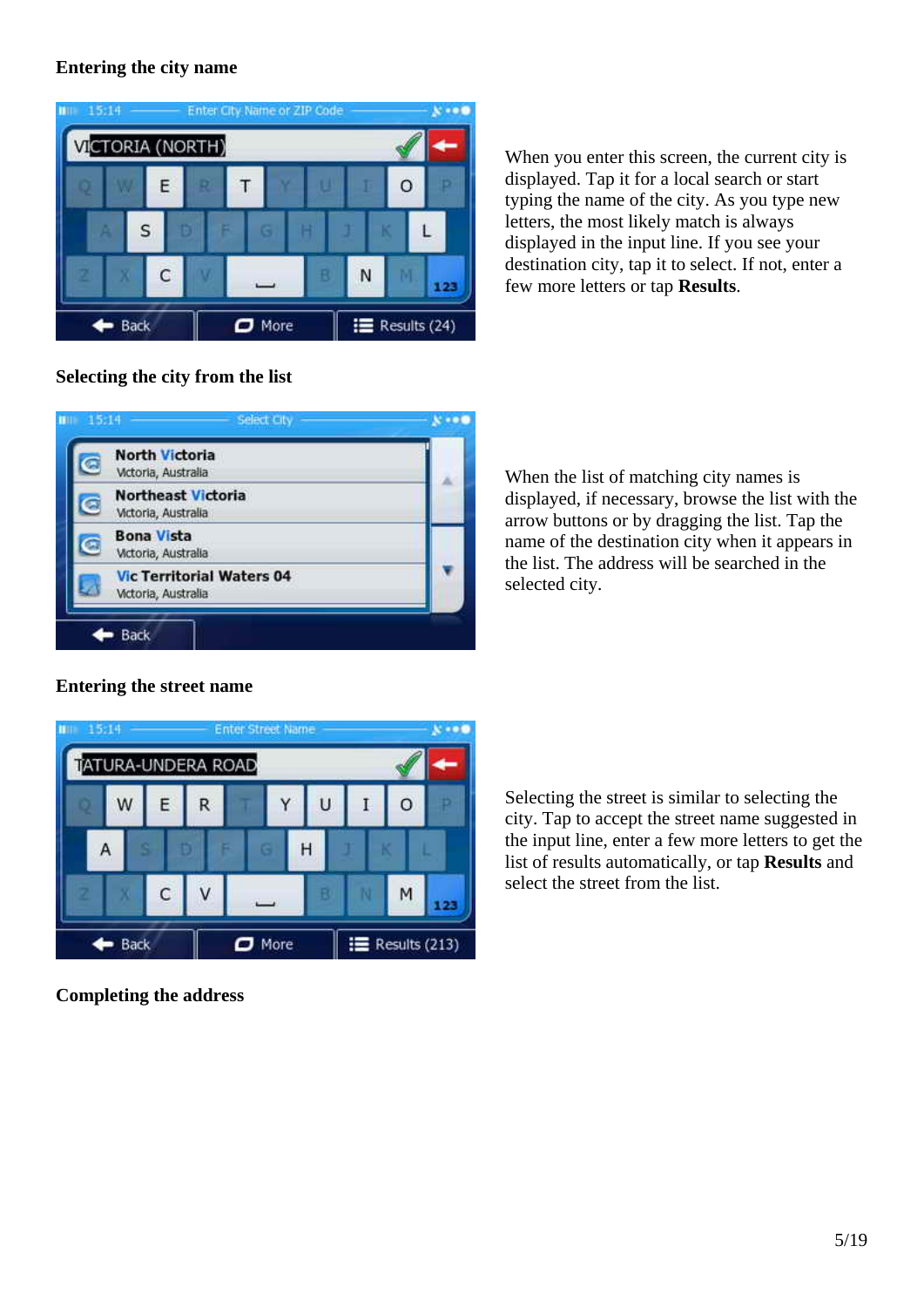| ш | 15.15                                   | <b>Find Address</b>       |
|---|-----------------------------------------|---------------------------|
|   | Country                                 | Australia, Victoria       |
|   | City                                    | <b>North Victoria</b>     |
|   | <b>Street</b>                           | <b>Tatura-Undera Road</b> |
|   | <intersecting street=""></intersecting> | <house number=""></house> |
|   | Back                                    | Select Street             |

#### **Entering the house number**



#### With the street selected, you can navigate to the midpoint of the street by tapping *Select Street*. You can also select an intersection by tapping *Intersecting Street*.

To complete the address, tap **House Number**.

 Enter a number from the range given in the input line and tap **Done** to complete the address.

## **Confirming the destination**



The selected address is now displayed on the map. If necessary, you can tap another map location to modify the destination. Finally tap **Next** to confirm the selected destination.

## **The route is being planned**



While the application calculates the route to your selected destination, you see a summary of the current route settings. You do not need to tap anything on this page.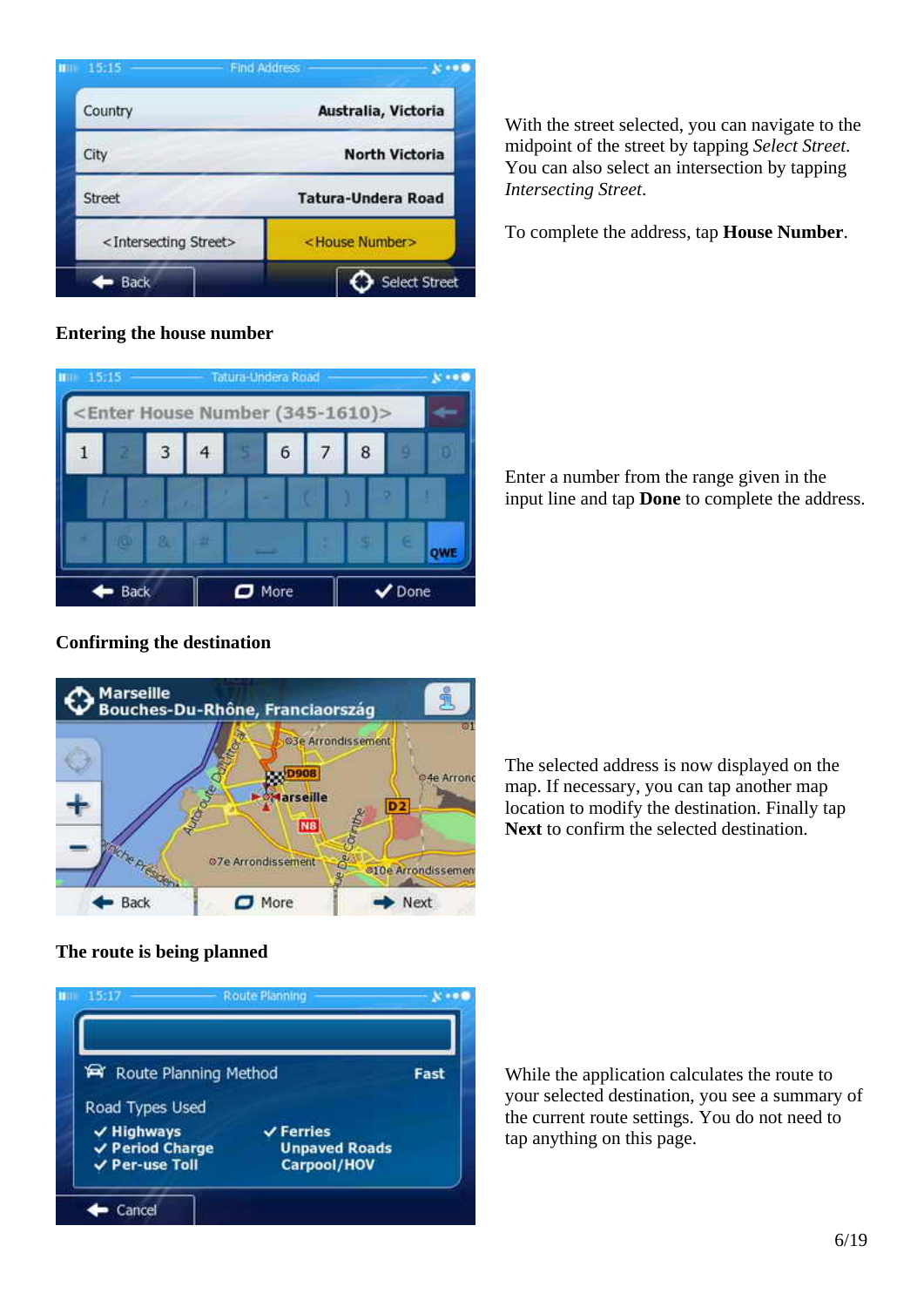#### **Route summary**



The route is now ready. The entire route is displayed on the map with route data around. If you want to modify or save the route, tap *More*. To start navigating to the selected destination, wait for a few seconds or tap **Go!**.

#### **Navigation starts**



The Map screen appears and navigation starts. Just follow the instructions of the voice guidance. All information you need to reach your destination is also displayed on the screen. See the next section for the detailed explanation.

## **Map screen**

The Map screen is the most often used screen of the application. This screen is normally displayed during navigation. You see a 3D map, your position and the recommended route. Details of the next maneuver and route data are also displayed. Whenever necessary, warnings and alerts are also shown on different parts of the Map screen. See the detailed explanation on the next pages.

#### **Current position and recommended route**



**Next maneuver, current and next streets**

Your current position is shown in the bottom center of the 3D map. The map is always rotated in your direction of travel. A colored line represents your recommended route. The maneuvers on the route are emphasised with arrows.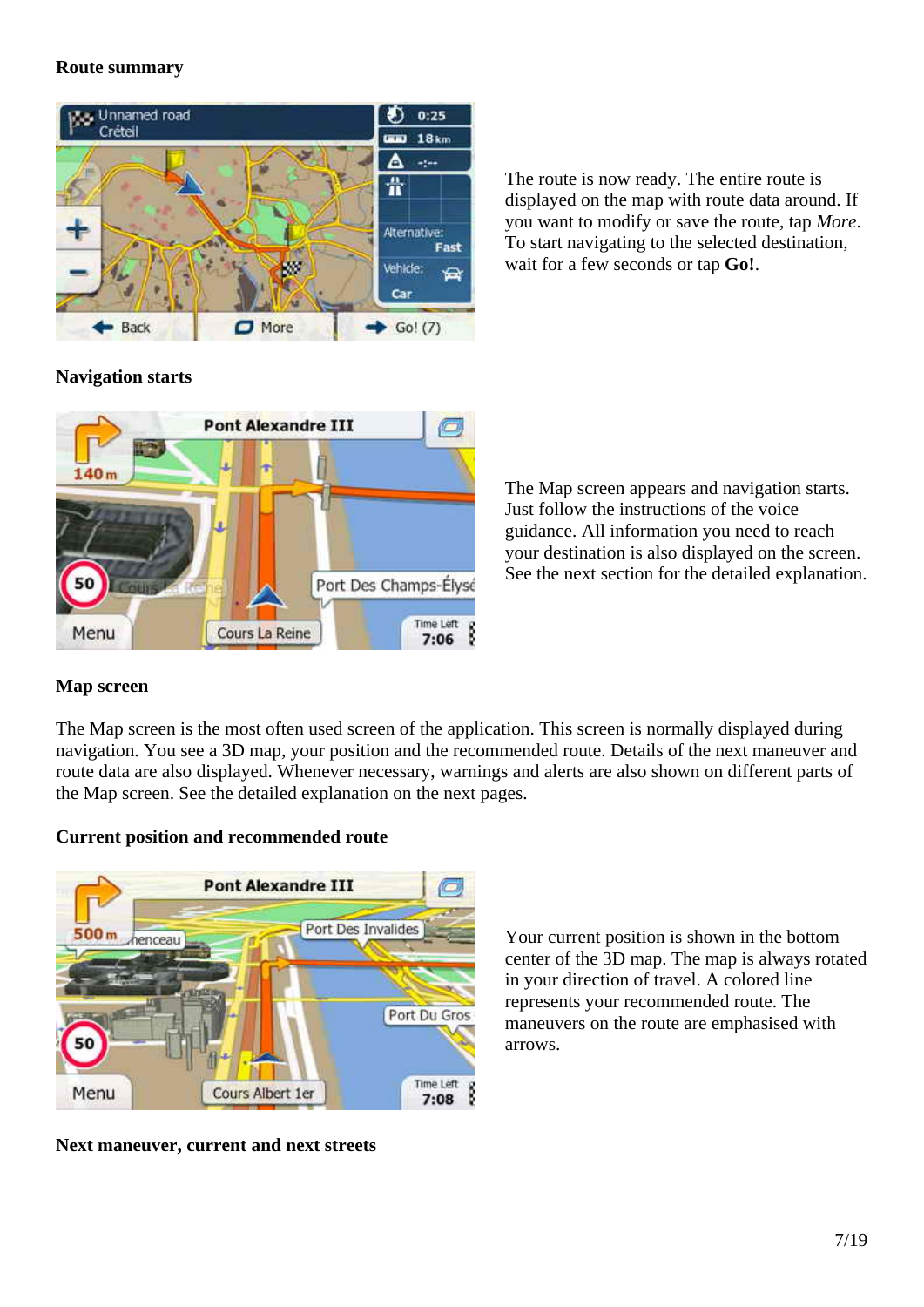

The next maneuver and its distance are displayed in the top left corner. The name of the current street is shown at the bottom and the name of the next street is at the top of the screen.

#### **Lane information (not applicable to all maps)**



Whenever data exists, navigation is aided with lane information. Lanes and their directions are shown using small arrows. Highlighted arrows represent the lanes you need to take. With additional data available, roadsigns similar to the real ones replace lane arrows. They show the available destinations and the number of the road the lane leads to.

# **Pont Alexandre III** Port Des Invalides 500<sub>m</sub> henceau Port Du Gros Time Left **Cours Albert 1er** Menu  $7:08$

**Menu button and data fields**

**Warnings and alerts (not applicable to all maps)**



When your route leads you across a speed trap or a school zone, the speed limit symbol is replaced with the enforced speed limit well in advance. The type and distance of the alert point is also displayed. If data exists, symbols alerting to sharp curves or steep descents will also be displayed on the map.

The speed limit is displayed on the left above the Menu button that opens the Navigation menu. In the bottom right corner you see one of the three customizable trip data fields. Tap this field to see all three.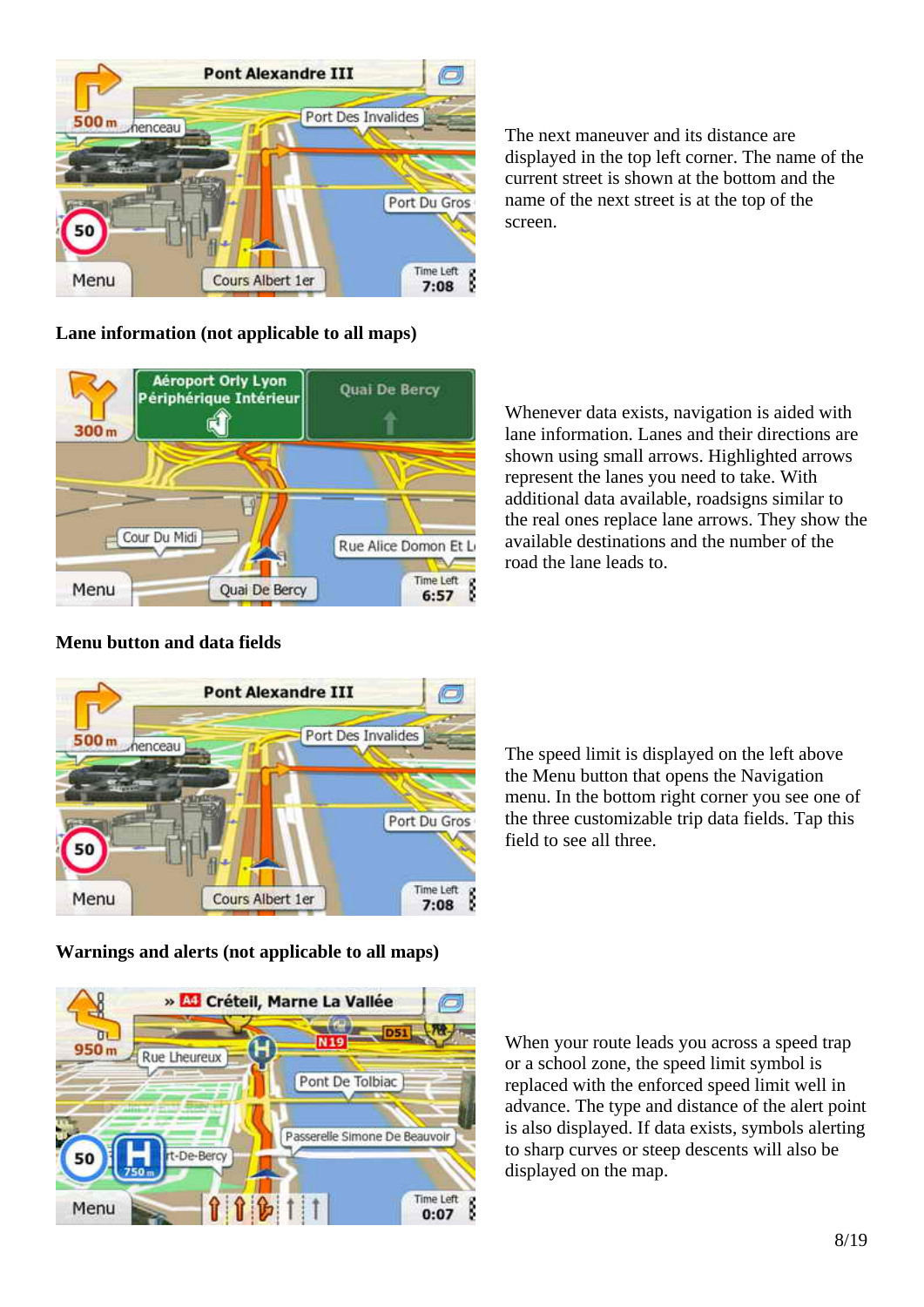#### **Traffic (not applicable to all maps)**



If online traffic information is available, roads affected by traffic events will be dipslayed with alternate colour on the map. The type of event is also displayed with small symbols. The application helps you bypass traffic events that would cause you significant delay.

## **Manipulating the map**



Tap the map to open the control buttons. Drag the map to move it, and use the controls on the sides to zoom, tilt or rotate the map (tap once to adjust in large steps or tap and hold for smooth transition). The top left corner switches between 3D and 2D view modes. The top right button opens an information page about the selected map pont. When finished, tap **Back** to return to the navigation map.

## **Quick menu**



Tap the top right corner of the Map screen to open the Quick menu. This menu contains a mute button, a master volume fader and the most commonly used menu functions. These function buttons can be customised in Settings. Choose the functions you most frequently use.

#### **Adding a destination to the route**

If you already have a route, you can extend it with one or more destinations. Select the second destination as you did the first and then decide where to put it in the route. This section leads you through this process.

Take the route planned to an address in the first section of this tutorial. The route is long and you want to stop for the night. In this example we will select a hotel along the route as a stopover.

#### **Navigation menu**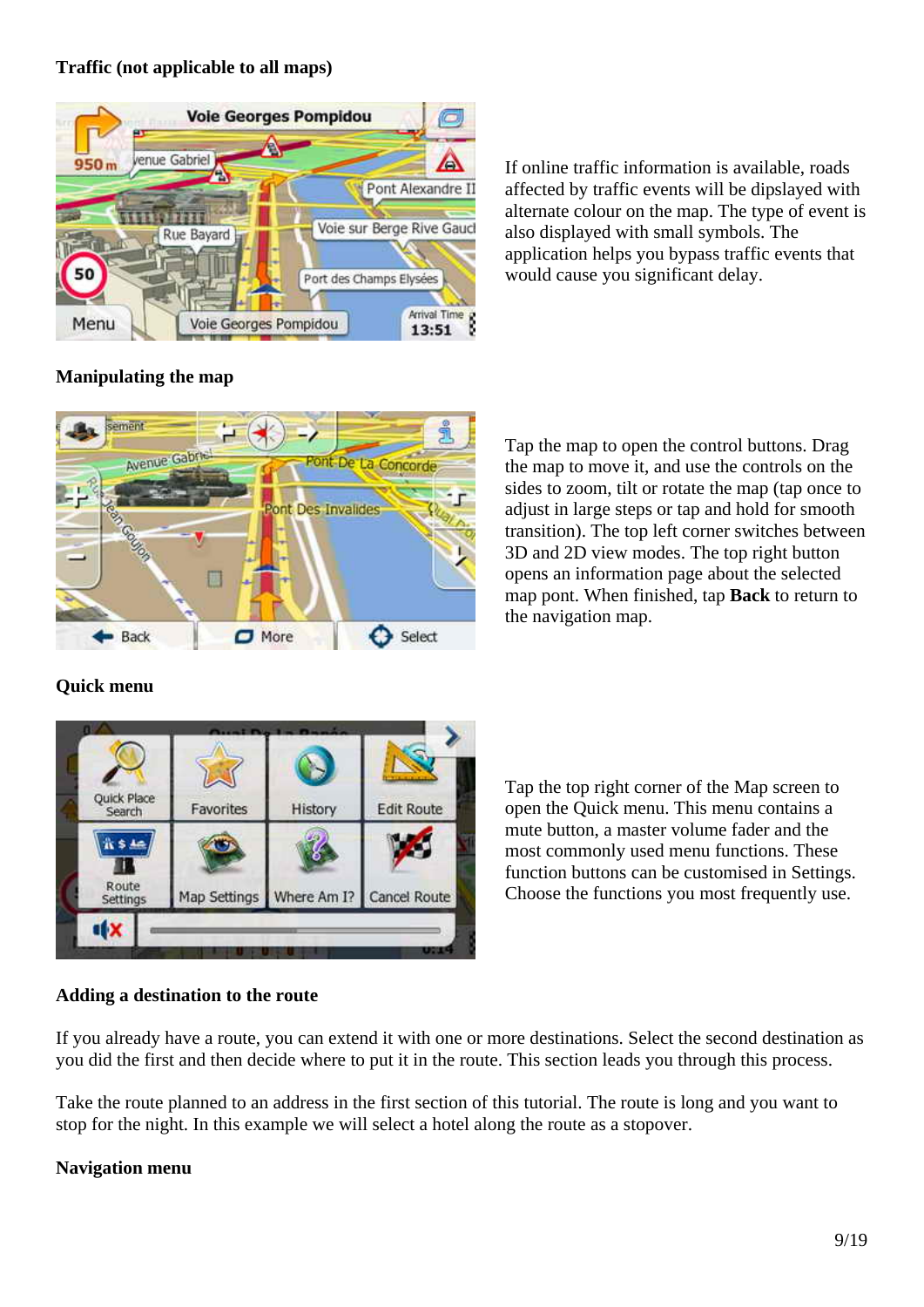

**Find menu**



#### **Places menu**



**Where to search?**



Searching for a Place of interest starts from the Navigation menu. If you are on the Map screen, tap *Menu* to return to the Navigation menu.

Tap **Find**.

In the Find menu, tap **Find Places**.

There are several ways to search for a Place. Tap *Quick Search* to find a Place by its name along your route (or around your current location if there is no route). Tap one of the fix search categories if you find your preference among them.

For all other searches, tap **Custom Search**.

First, you are asked where the Place to be searched for. Tap *Around Here* to search around your location or *Around Destination* to search around the end of the route. Tap *In a City* and select a city to search in.

To search for a hotel near your route, tap **Along Route**.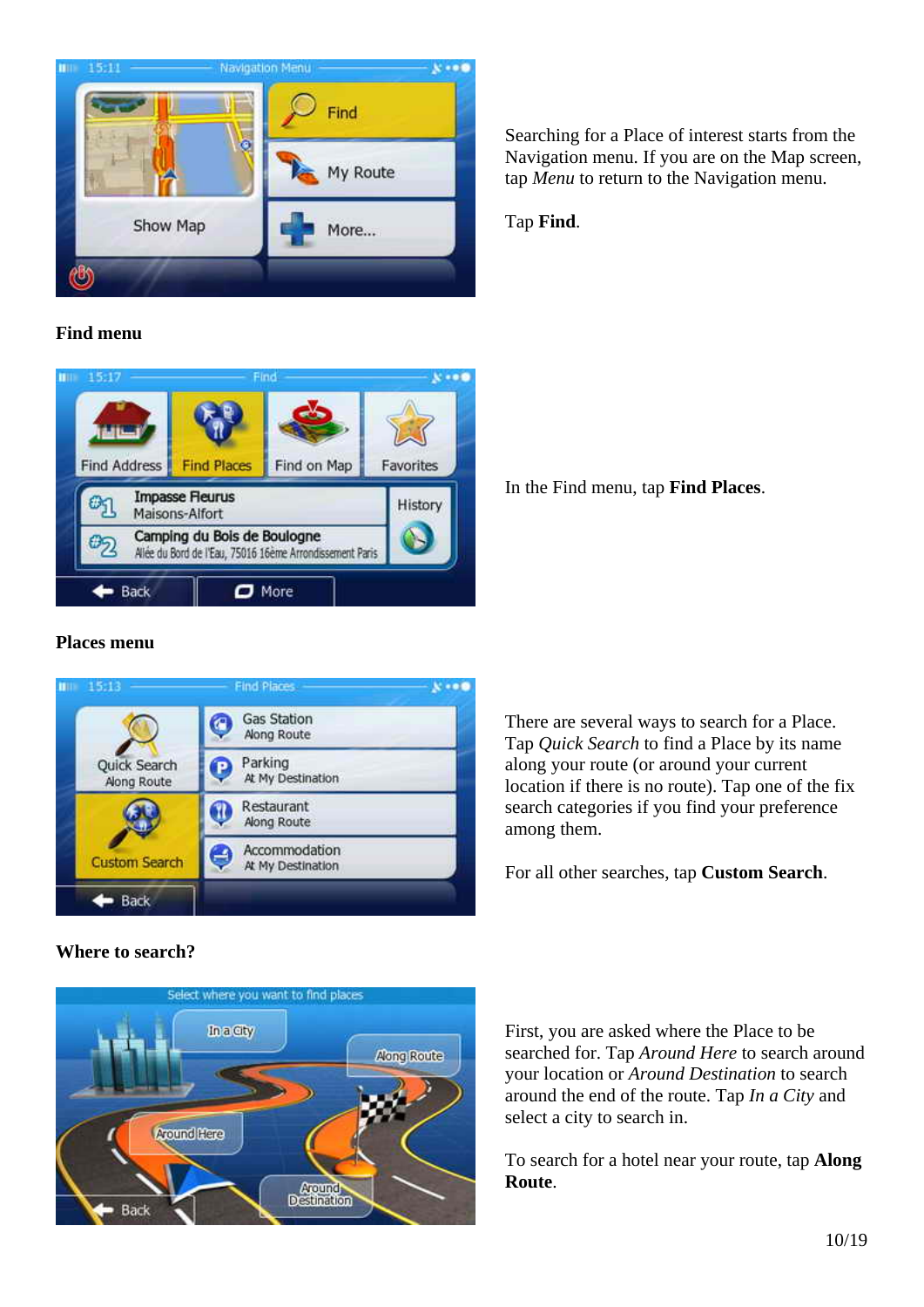#### **List of Place groups**



#### **List of Place subgroups**

|                      | List All Places in Accommodation |  |
|----------------------|----------------------------------|--|
| Camping<br>$\bullet$ |                                  |  |
|                      | <b>Hotel or Motel</b>            |  |
|                      |                                  |  |

## **List of brands in the selected subgroup**



**Selecting the Place from the list of results**

Places are grouped. First you see the list of top Place categories. Browse the list if necessary, or tap *List All Places* to see the list of Places regardless of their category. You can search for a Place by its name with *Find by Name*.

To search for a hotel, tap **Accommodation**.

The list of subgroups under Accommodation is displayed now. The options are the same as before.

To search for a hotel, tap **Hotel or Motel**.

The list of hotel and motel chains appears next.

Tap any of the brands you prefer, or tap **List All Places** for the complete list of hotels and motels.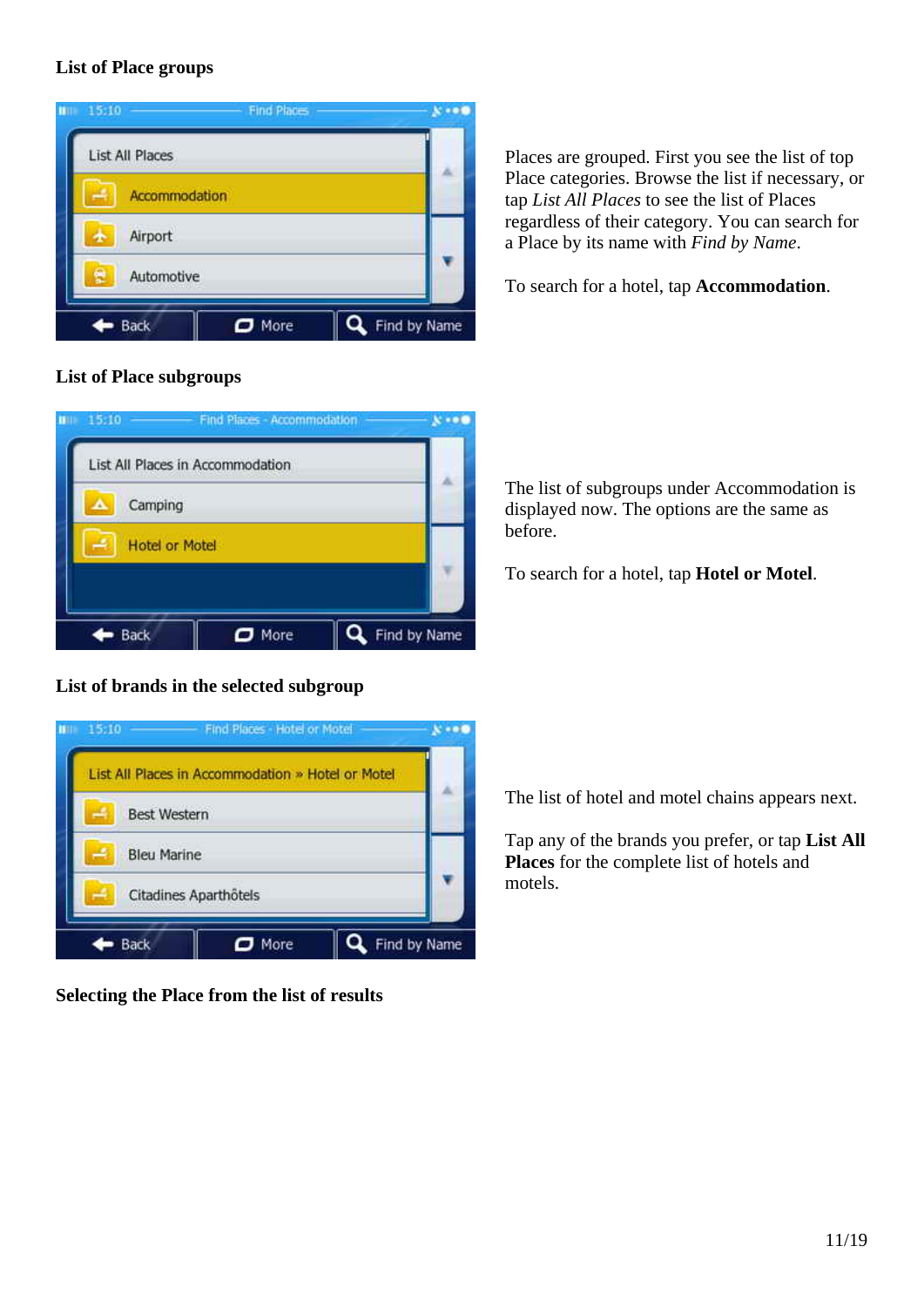

The list of hotels and motels near the route is displayed ordered by the length of the necessary detour. Tap *More* to reorder the list, browse it if necessary and finally select one of the hotels in the list.

#### **Confirming the destination**



The selected Place is now displayed on the map. If necessary, you can tap another map location to modify the destination. Finally tap **Next** to confirm the selected destination.

#### **Placing the new destination in the route**



As you already have a destination, you need to decide what happens with this Place. To delete the previous route and replace the destination with this Place, tap *New Route*. To reach this new point after the previous destination, tap *Final Destination*.

In this example we were searching for a stopover, so tap **Waypoint**.

#### **The route is being planned**



From this point, the same happens as when you selected the first destination, the address. You see a summary while the route is being planned, then you get a visual confirmation of the route and its details. Finally, you return to the Map screen and navigation starts.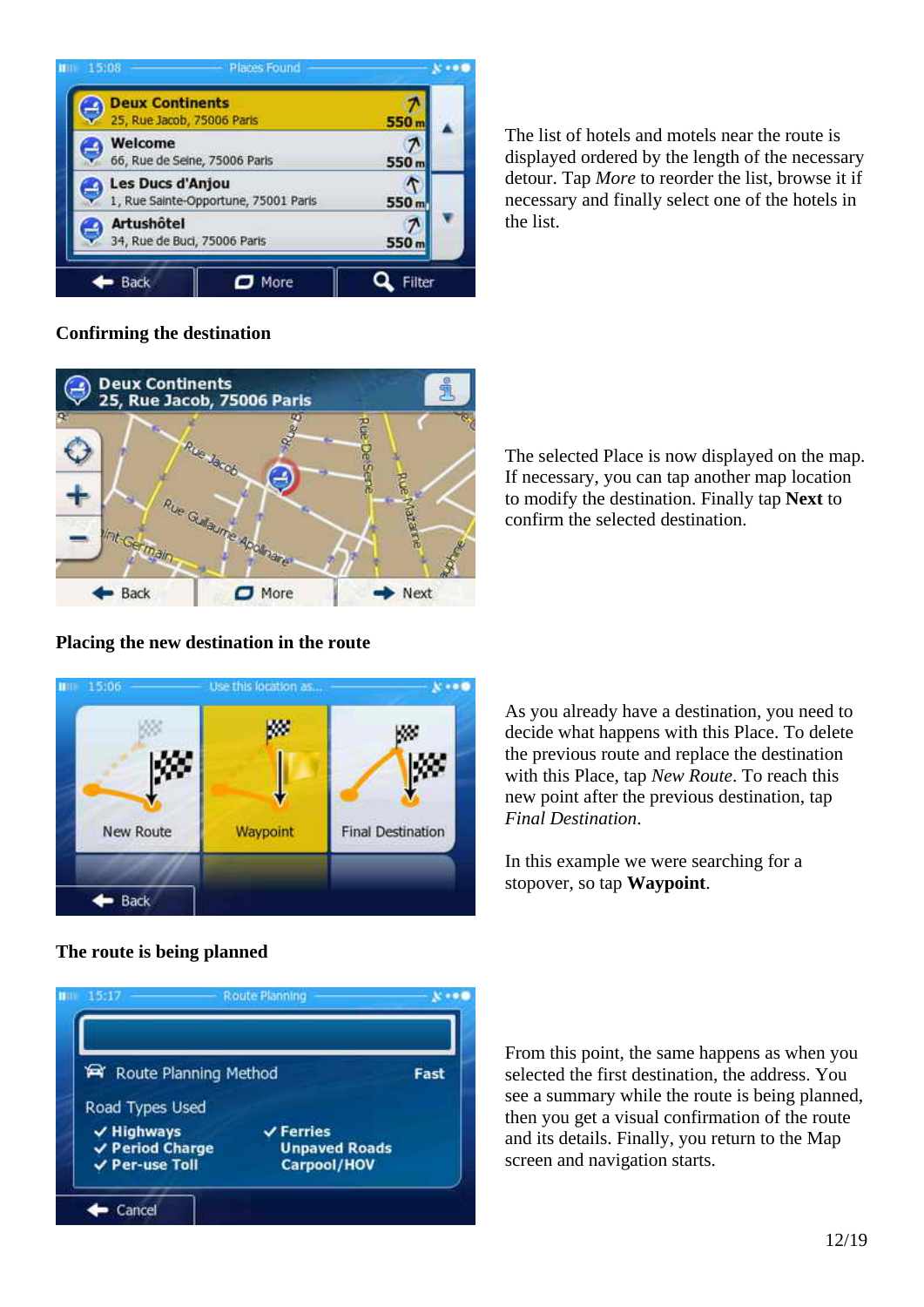#### **My Route (route information and route manipulation)**

Tap the *My Route* button on the Navigation menu screen to access route information and to influence the route in several different ways. This is also the place where you can delete the route if you decide to stop the navigation before reaching the given destination.

#### **Opening the My Route menu**



If you are on the Map screen, tap *Menu* to return to the Navigation menu.

In the Navigation menu, tap **My Route.**



#### **Contents of the My Route menu**

The My Route screen displays several route details, for example the destination, the time needed to reach the destination, the vehicle type, the route calculation method and warning icons. Tap *Overview* to display the entire route on the map and tap *Cancel Route* to stop the navigation.

#### **More menu with extra options**



**Editing the route**

In the My Route menu, tap **More** for extra options. You can open the *Itinerary*, modify the *Route Settings*, or choose another routing method in *Route Alternatives*. You can also simulate the navigation, save the route for future use or load a previously saved route for navigation.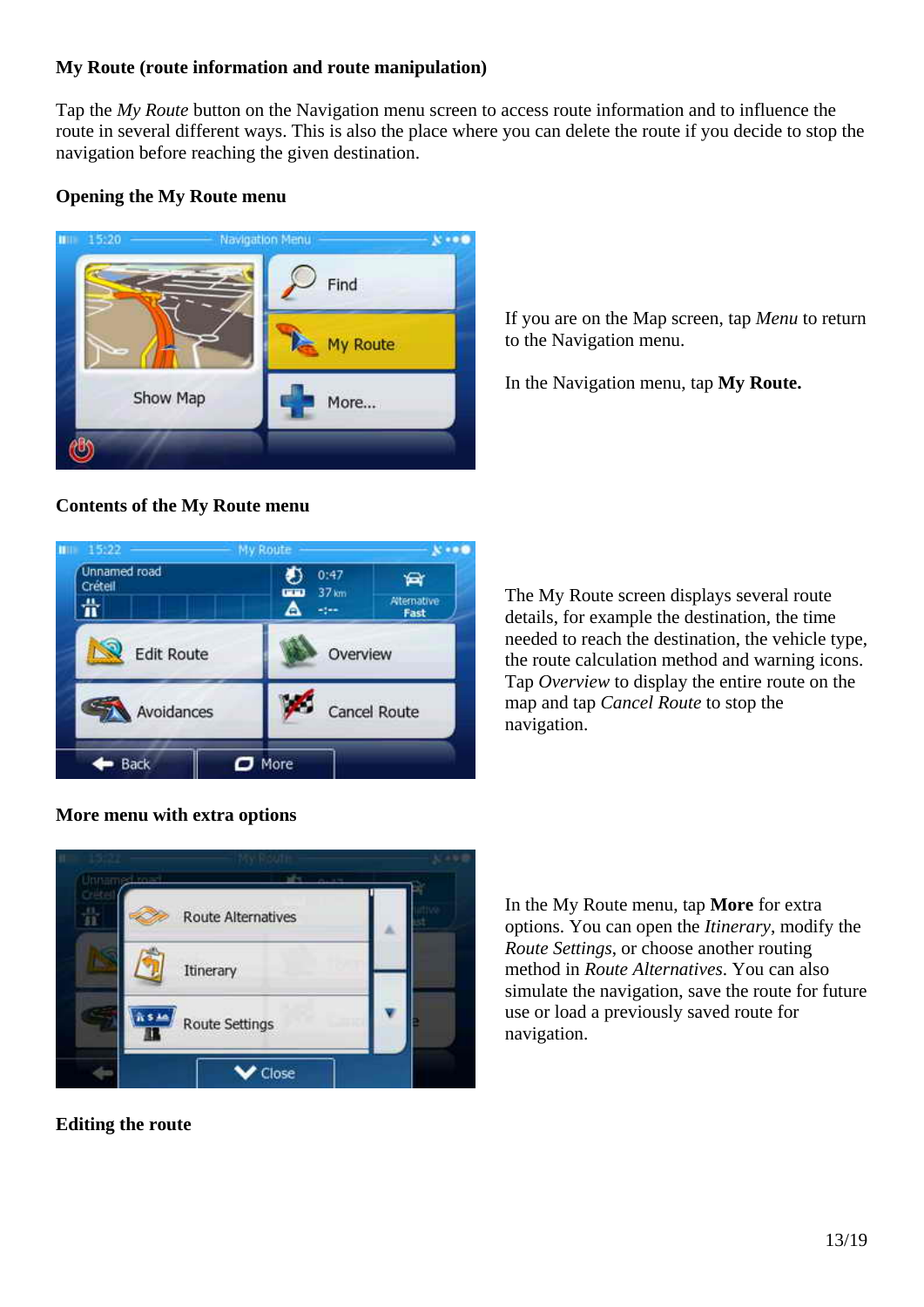

To edit the route, tap **Edit Route** on the My Route screen. Here you can delete or add destinations, change their order, or even let the application optimise the route. To plan a route for future use with a start point other than your current location, tap the flag in the first line of the list and select a new start point.

## **Avoidances (bypassing a part of the recommended route)**



To avoid parts of the route, tap **Avoidances** on the My Route screen. Here you can select a road to bypass, you can set a distance to bypass from the route in front of you, or you can avoid special parts of the route (choose one from a list). If any avoidance were given earlier, tap *Restore Original Route* to revert to the unaltered route.

#### **More menu (beyond navigation)**

From the Navigation menu, you can access other useful applications to help your other travel needs. This is the place where you can find demo routes to learn how the navigation guides you, read how to get updates or extra maps, you can get information about the country you are driving in and you can analyze your journeys with the trip monitor.

The Settings button in this menu lets you modify navigation parameters and influence the look of the application and the Map screen in several different ways.

#### **More menu**



**Contents of the More menu**

If you are on the Map screen, tap *Menu* to return to the Navigation menu.

In the Navigation menu, tap **More...**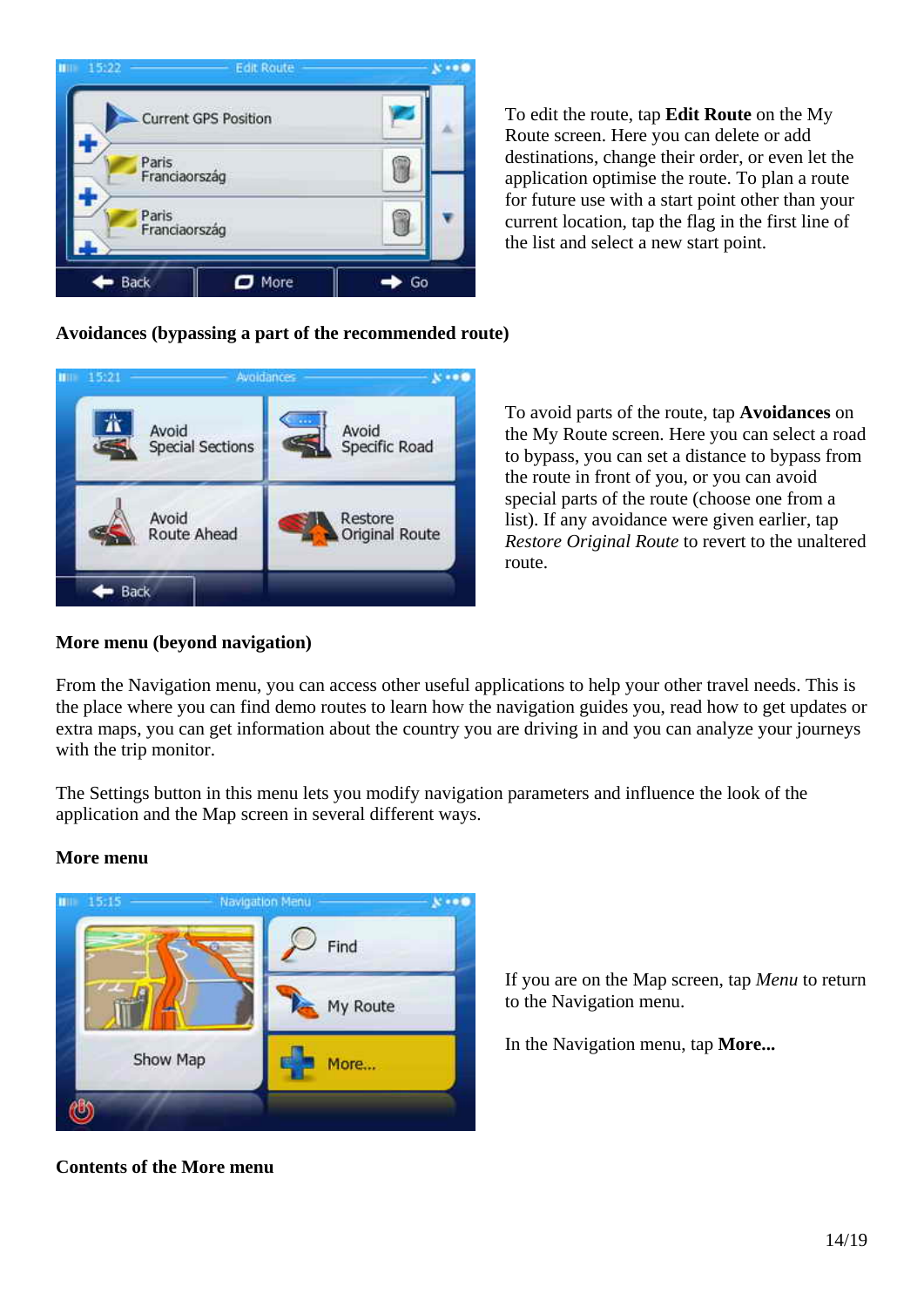

The More menu is a list of useful applications. Some are complex (Music Player and Picture Viewer) while others are simple (Calculator, Unit Converter, etc.). They can give you useful information like the time of sunrise and sunset or the speed limits of countries. There is a full trip logging system and a fuel consumption calculator as well. To fine-tune navigation, tap **Settings**.

## **Settings**



In Settings, you can modify the look and behaviour of the navigation. Settings are grouped. We look into some of those groups on the next pages. Browse the list of setting groups and tap the group you wish to check or modify.

#### **Settings: Sound and Warnings**



In Sound and Warnings, you can independently set the volume levels of the different sounds in the application as well as the level of the background music. The voice of the audio guidance can also be changed here.

In addition, different warnings and alerts can be turned on and off and fine-tuned here.



#### **Settings: Customise Quick Menu**

In Customize Quick Menu, you can change the function of the Quick menu buttons. The Quick menu can be opened directly from the Map screen to provide easy access to the most frequently used features of the application. Tap any of the buttons to assign a new function.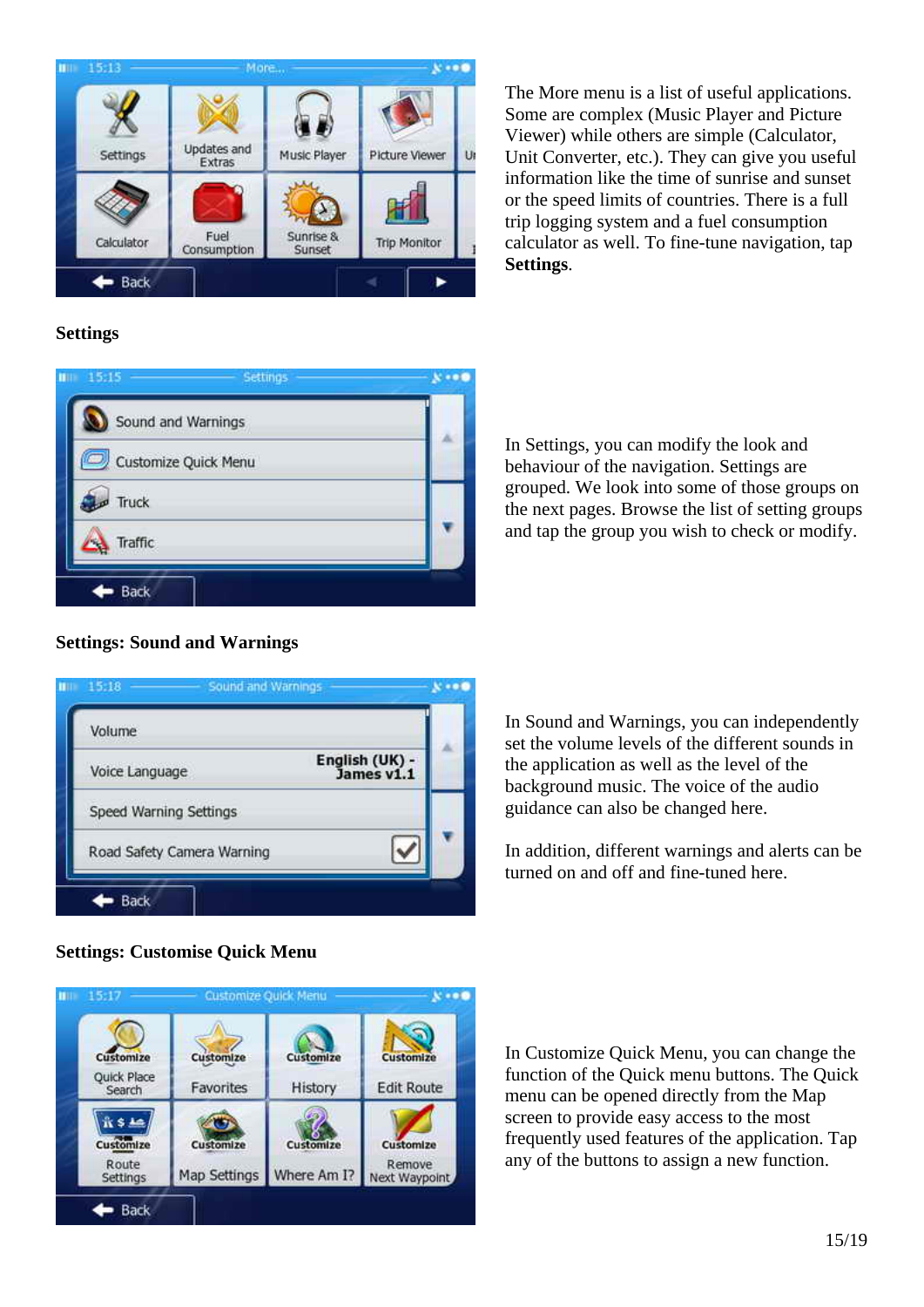#### **Settings: Traffic**



In Traffic Settings, you can select the FM radio station that provides the Traffic information. You can also influence how the received traffic events will modify the route the application recommends. Select event types to be considered or ignored and instruct the application how to react when a new event is received.

#### **Settings: Route**

| Vehicle               | Car  |
|-----------------------|------|
| Route Planning Method | Fast |
| Highways              |      |
| Period Charge         |      |

Route Settings is the most important page of Settings. That is why this sreen is offered by the configuration wizard when you first use the application. Choose the vehicle used for route calculation, select the routing method, and include or exclude different road types in your routes.

#### **Settings: Map**



**Settings: Visual Guidance**

In Map Settings, you can dramatically modify the look of the Map screen. To immediately see the effect, the live map is shown on the screen while you change the settings. Tap *3D Vehicle Gallery* and choose a symbol to show your location. Tap *Place Markers* to set which Place of Interest categories to show on the map and which of them to suppress.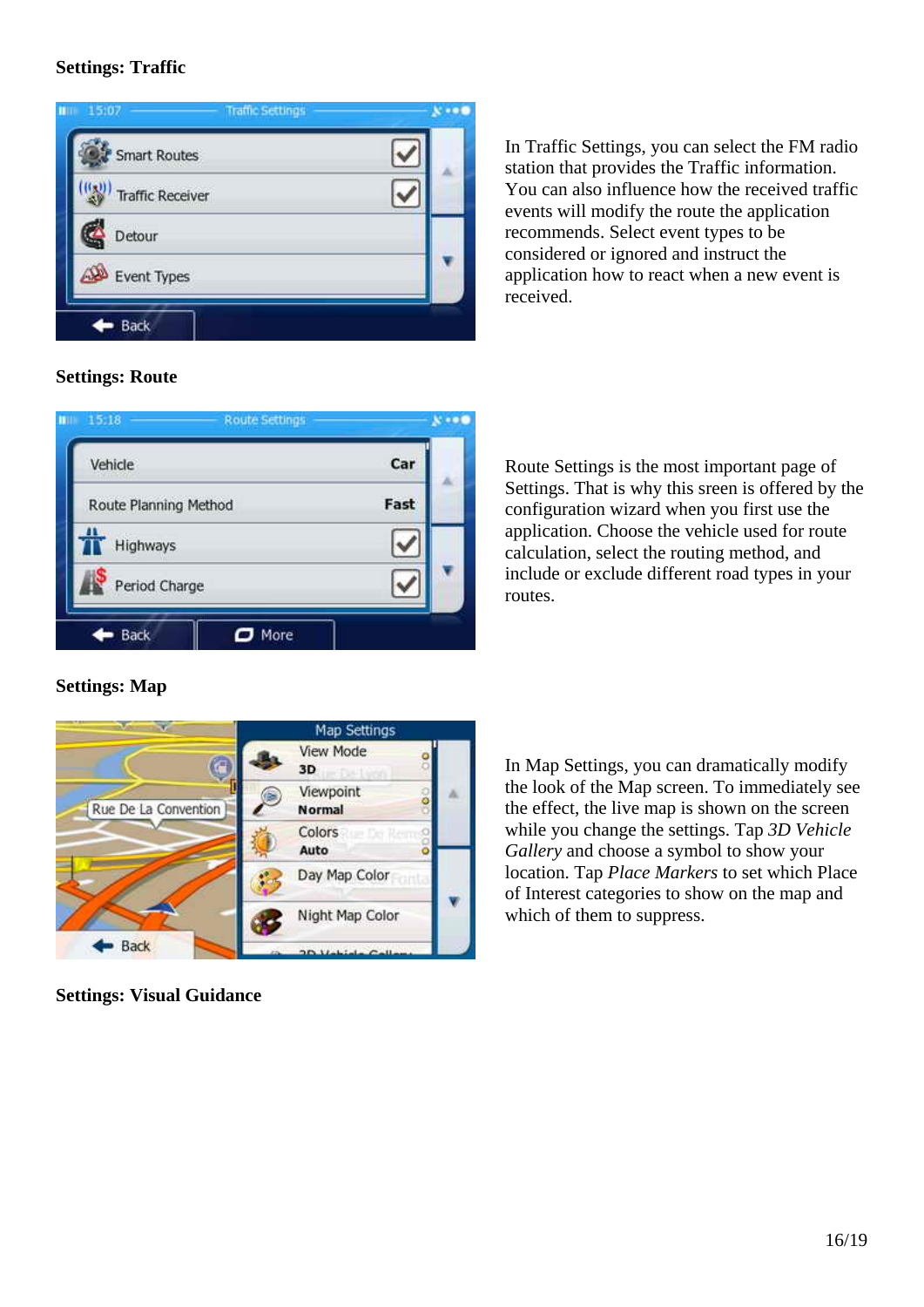

In Visual Guidance Settings, you can set up how the application helps your navigation on the Map screen. Change the values shown in the three data fields, turn on or off *Junction Views*, the realistic 3D models of the next intersection. Suppress *Signposts*, the roadsigns showing which lane takes you where. You can also turn on a small *Route Progress Bar*.

# **Settings: Display**

| 15.16             | <b>Display</b> |                |
|-------------------|----------------|----------------|
| Menu Animations   |                |                |
| Day Skin Theme    |                | <b>Default</b> |
| Night Skin Theme  |                | <b>Default</b> |
| Current Backlight |                |                |

In Display Settings, you can modify the look of the application. Animate the menus, change the whole look (skin) for daytime and night use. You can also adjust the backlight level, the brightness of the screen.

Regional Menu: you can change the program language, formats and units of measurement, and time zone

Path Monitor Menu: You can enable and manage the records of your trips

collection of the Journal Menu: Tool for collecting information used to update the map data (we recommend leaving it enabled to continuously improve the cartographic information

Configuration Wizard: From this wizard you can configure all of the above functions.

## 4 Multimedia Playback

From the home menu, open the "Multimedia" file, then "Video" or "Music"; you will then have access to the list of files on your microSD card, which you have previously inserted into the port provided for this purpose, and you can read them. You can read the following formats:

Music: MP3, WMA9, WAV - Video: DIVX, XVID, MPG2, WMV, ASF

## 5 Photo album function

Open the Image menu, you will have access to photos stored on your microSD card.

## 6 E-Book Function

Open the E-Book menu, you will have access to books loaded on your SD card in TXT format, and you will be able to browse at your stops and breaks.

## 7 Games

By this menu you can access some games.

## 8 Tools

In this menu there are some practical tools such as: converter, calculator or calendar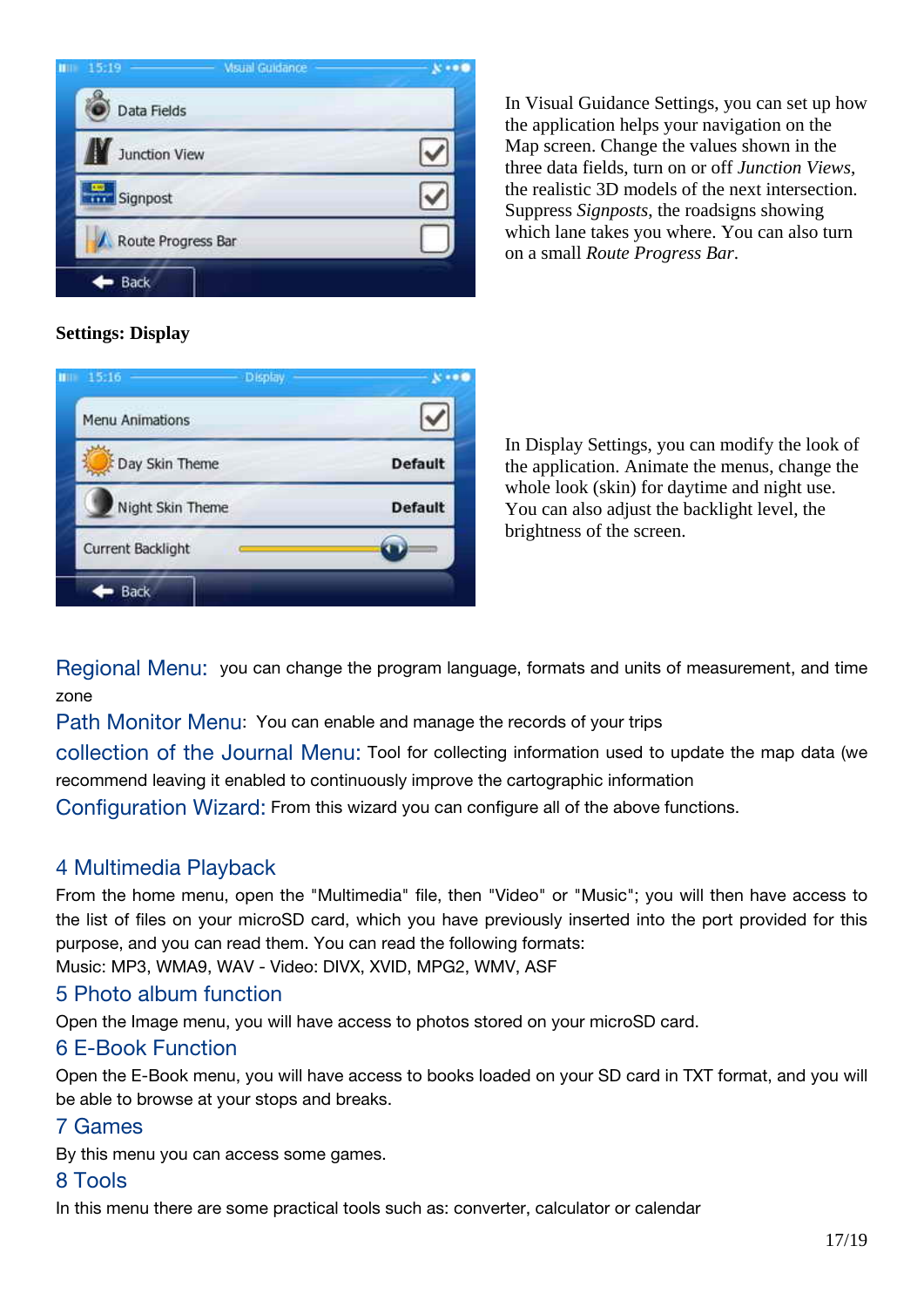# Use

Connection: for embedded use, plug the cigarette lighter socket and the mini USB end into the socket provided for this purpose on the side of the unit. For a 220v connection, use the charger enclosed for this purpose.

Start: Press the on/off button on top left side of the device (hold approximately 2 sec).

Instruction for use is integrated into our device; to access it, start your device and then use the following procedure.

Home screen click "Navigation", the unit charges cards, then the Navigation screen appears. Click "More"; then you get a menu, click "Help" and then "Tutorial" icon; you can then scroll through the instruction manual at your desire.

Connections:

AVIN plug: allows the connection of an audio or video device such as a rear-view camera (optional) Micro SD port:

Insert a microSD card on which you can store media files or additional maps (download on www.navango.fr.)

Headphone socket: Allows connection of a headset.

# Warranty - After-Sales Service

Our GPS are covered against defects in workmanship for one year from the date of purchase, the authentic purchase invoice.

A faulty unit must be returned complete in its original packaging with accessories below.

- USB Cable
- Car Charger
- Suction Mount
- Mains Charger
- Invoice of the unit purchase
- ASS Data Sheet (to download from the site navango.fr or to recover from your retailer).

Any device sent to ASS which is incomplete may be rejected.

After review by our customer service and validation of the support under warranty, whether the unit is repaired within a maximum of 48 hours (Monday through Friday, excluding vacation period), or it is exchanged and returned to the retailer or directly to the customer by colissimo.

This requires that the ASS return slip has been properly completed.

In case of refusal of support under the warranty (see reasons below), an estimate will be established for product rehabilitation for exchange.

Scope of warranty:

Are covered under the GPS unit warranty "Navango", the car charger, the mains charger; are not covered under warranty: accessories that have been added by the user such as memory card, connected multimedia accessories.